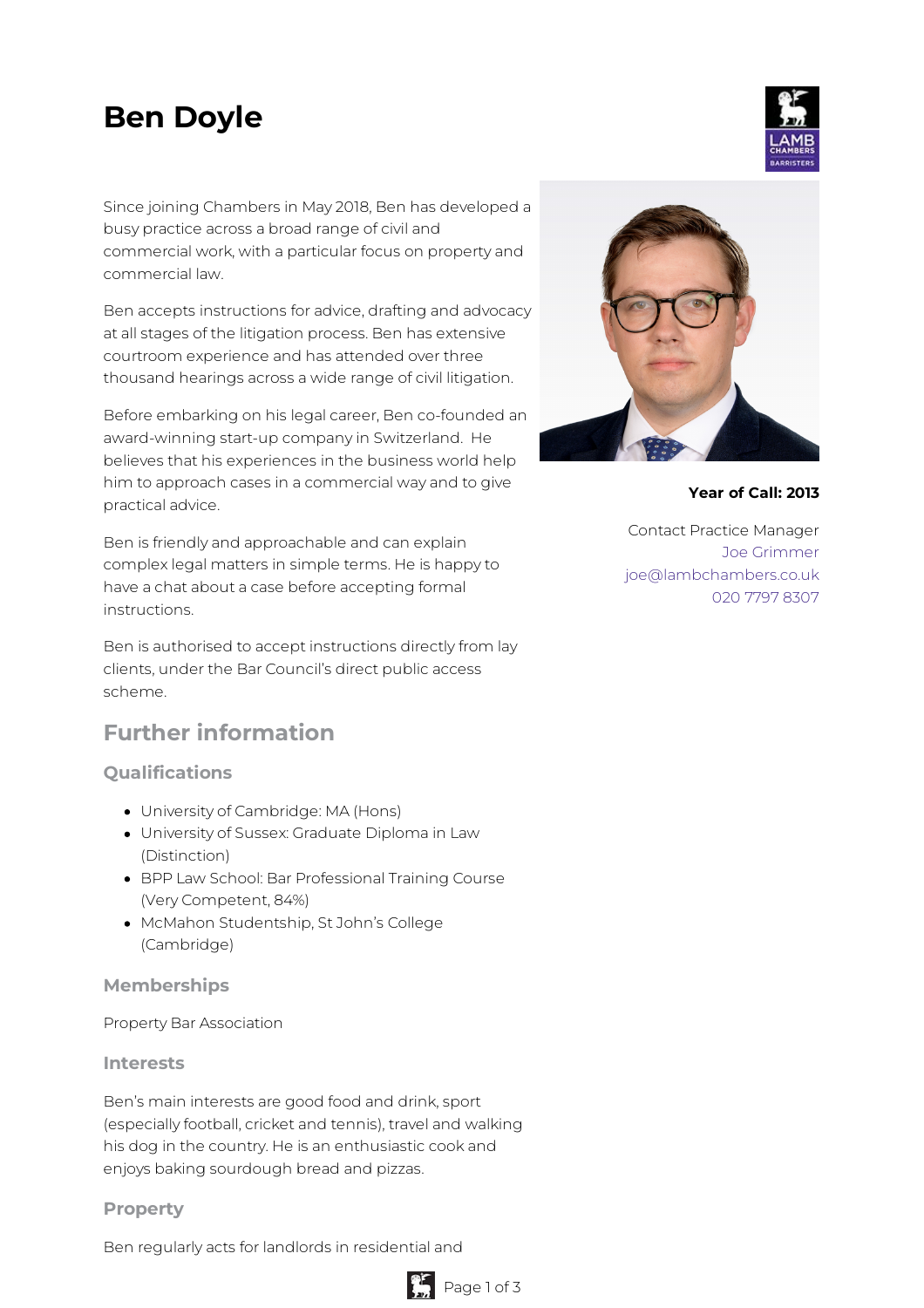commercial landlord and tenant cases including assured, secured, non-secured, regulated and non-regulated tenancies, involving issues such as validity and service of notices, compliance with prescribed requirements, deposit protection, disrepair and dilapidations and leasehold disputes (including in the First-Tier Tribunal) involving reasonableness of service charges, breach and extension of lease and forfeiture and waiver. Ben is also experiences in mortgage possession cases and urgent trespass cases (including in the High Court).

In addition Ben regularly acts in neighbour disputes in the county court and First-Tier Tribunal involving trespass, nuisance, disputed boundaries, adverse possession, covenants and easements and land registration.

Ben also advises and acts on appeals under the Party Wall etc. Act 1996 and is regularly instructed to recover surveyors' fees in the Magistrates' Court and the County Court. Ben also has experience in dealing with TOLATA matters.

Ben is a member of the Property Bar Association (PBA).

### **Examples of recent work**

- Ben successfully acted for the applicant in a boundary dispute in the Property Chamber of the First-Tier Tribunal via the direct access scheme and then successfully represented the same client on appeal in the Upper Tribunal.
- Ben acted for executors of an estate in TOLATA proceedings and successfully obtained an order for sale.
- Ben drafted pleadings in a high value mortgage possession claim.
- Ben advised on a neighbour dispute involving breach of covenant, easements, trespass and nuisance via the public access scheme.
- Ben drafted pleadings on a neighbour dispute involving trespass, nuisance, return of deposit, unjust enrichment and proprietary estoppel/constructive trust.
- Ben successfully represented the claimant and obtained declaratory relief in a fractious neighbour dispute via the public access scheme.
- Ben advised on a disrepair claim and drafted pleadings.
- Ben obtained judgment and costs in a long-running service charge dispute.
- Ben acted for the landlord in a case involving a service charge dispute and appointment of a manager.
- Ben advised on a hoarding dispute and represented the landlord in a mediation.
- Ben acted in a complex party wall appeal in the TCC